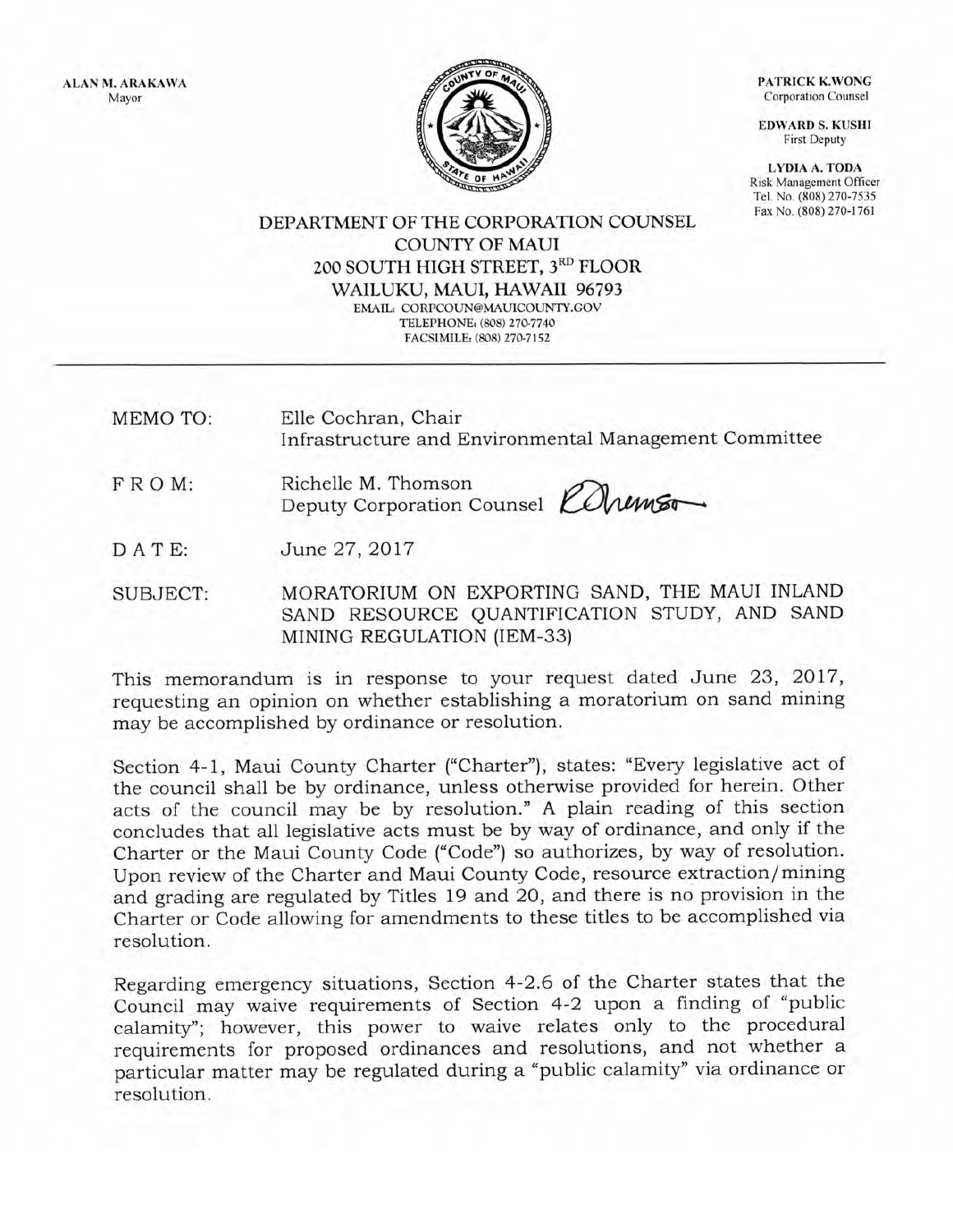Elle Cochran, Chair Infrastructure and Environmental Management Committee June 27,2017 Moratorium and Regulation of Sand Mining (IEM-33) Page 2 of 2

Your request attached Ordinance No. 2636 ("Interim Restrictions on Agricultural Subdivisions"), which the Council adopted in 1998. This moratorium addressed the concern that agricultural subdivisions permitted by Title 18, Maui County Code, resulted in development that was rural or residential in character, causing adverse impacts to agricultural areas. The term of the moratorium was based on the time required to complete legislation to address the issue.

Likewise, Ordinance No. 2878 (attached for your consideration) was approved in 2000, establishing a moratorium on issuance of building permits related to cell towers in the interim zoning district. Among the stated purposes for the moratorium was the length of time necessary for review, deliberations, and public hearings on the proposed legislation by the three planning commissions.

APPROVED FOR TRANSMITTAL:

EDWARD S. KUSHI, JR. First Deputy Corporation Counsel LF2017-OO92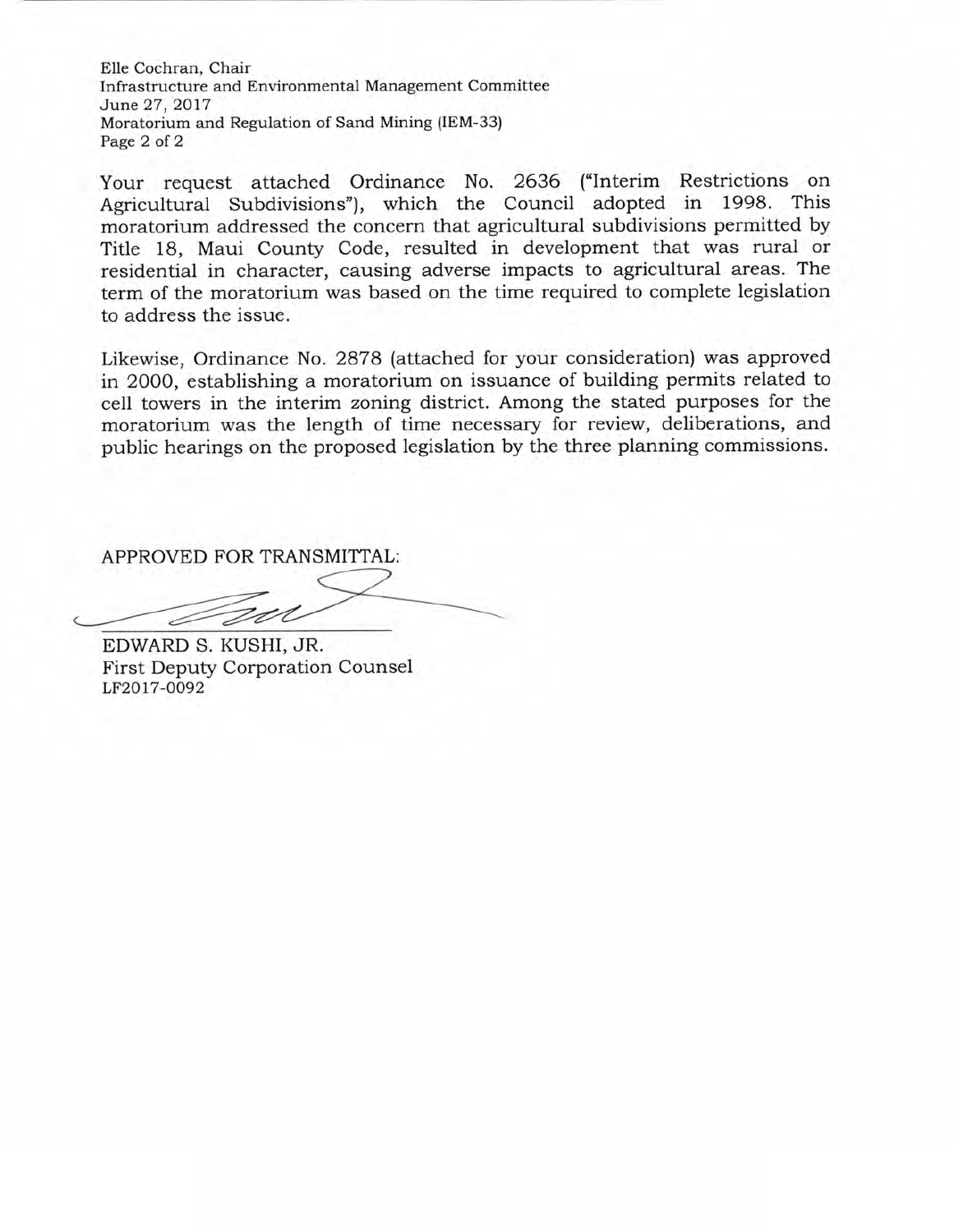ORDINANCE NO. 2878

## BILL NO. 41 (2000) Draft <sup>1</sup>

## ESTABLISHING A MORATORIUM ON THE **ISSUANCE OF BUILDING PERMITS FOR THE** CONSTRUCTION OF SPECIFIED UTILITY FACILITIES, INCLUDING CELLULAR-TELEPHONE TOWERS, IN THE INTERIM ZONING DISTRICT

## BE IT ORDAINED BY THE PEOPLE OF THE COUNTY OF MAUI:

SECTION 1. The Council's Planning Committee is considering a proposed bill to provide that, within Interim Zoning districts (established under Chapter 19.02, Maui County Code), major utility facilities as defined in Section 19.04.040 of the Maui County Code, or minor utility facilities which by their appearance, noise, size, traffic generation, or other characteristics have potential adverse impacts upon the social, cultural, economic, environmental, and ecological character and quality of the area, shall be permitted only by special use permit pursuant to Section 19.510.070 of the Maui County Code.

The Council believes that approvals for the construction and placement of wireless telecommunication towers should be subject to appropriate govemmental review and public comment, as is now the case in other zoning districts, before they are permitted within lnterim Zoning districts. The Council is aware that the necessary legislation will require extensive review, deliberations, and public hearings by the Council's Planning Gommittee, the Lana'i Planning Commission, the Maui Planning Commission, and the Moloka'i Planning Commission and that such legislation cannot be enacted in time to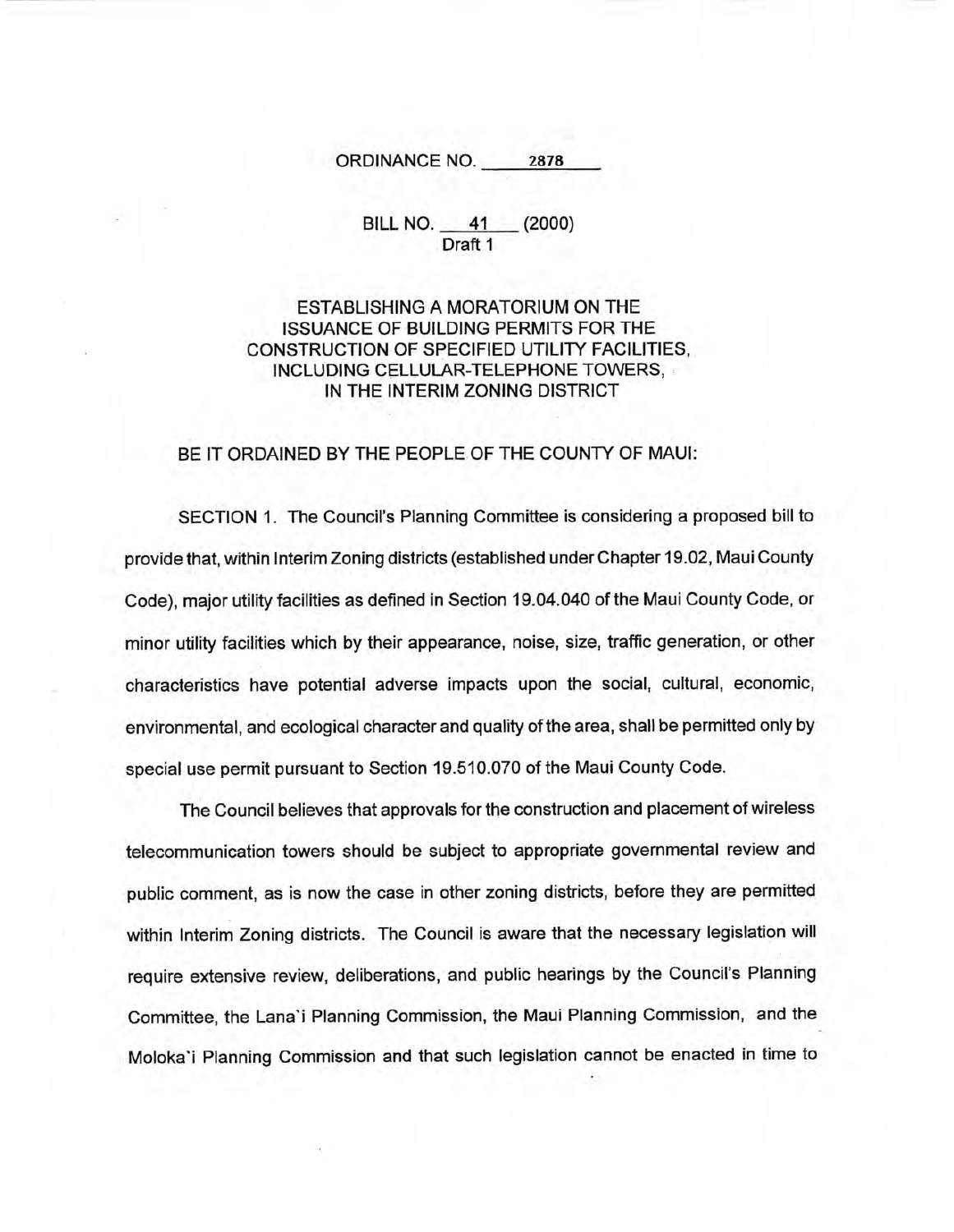effectively respond to the rapidly growing concern about the placement of telecommunication towers within lnterim Zoning districts, many of which are residential areas, without notification to interested members of the public or meaningful review by government officials.

The Council believes that the proliferation of wireless telecommunication towers within residential and other areas in lnterim Zoning districts, may not be compatible with existing and potential uses of such areas. Such proliferation may result in a threat to surrounding property values, area character, aesthetic values, public health, safety, and welfare. The Council intends that wireless tetecommunication towers be designed and installed in ways that minimize such effects.

The Council additionally believes that such proliferation may contravene the following stated purposes of the Interim Zoning Ordinance, pursuant to Section 19.02.020:

A. To encourage the most appropriate use of land;

B. To conserve and stabilize the value of property;

C. To prevent certain uses that will be detrimental to existing uses; and

D. To promote the health, safety and the general welfare of the respective districts.

SECTION 2. Chapter 16.26A, Maui County Code, is amended by amending Section

16.26A.303 pertaining to wireless telecommunication towers, to read as follows:

"16.26A.303 Subsection 303(f) added. Chapter 3 of the Uniform Building Code is amended by adding thereto a new subsection 303(f), to be designated and to read as follows:

(f) Wireless telecommunication towers and related facilities. No wireless telecommunication tower shall be placed, constructed or modified, unless it complies with the requirements of this code and the use of the premises conforms to and is consistent with the community general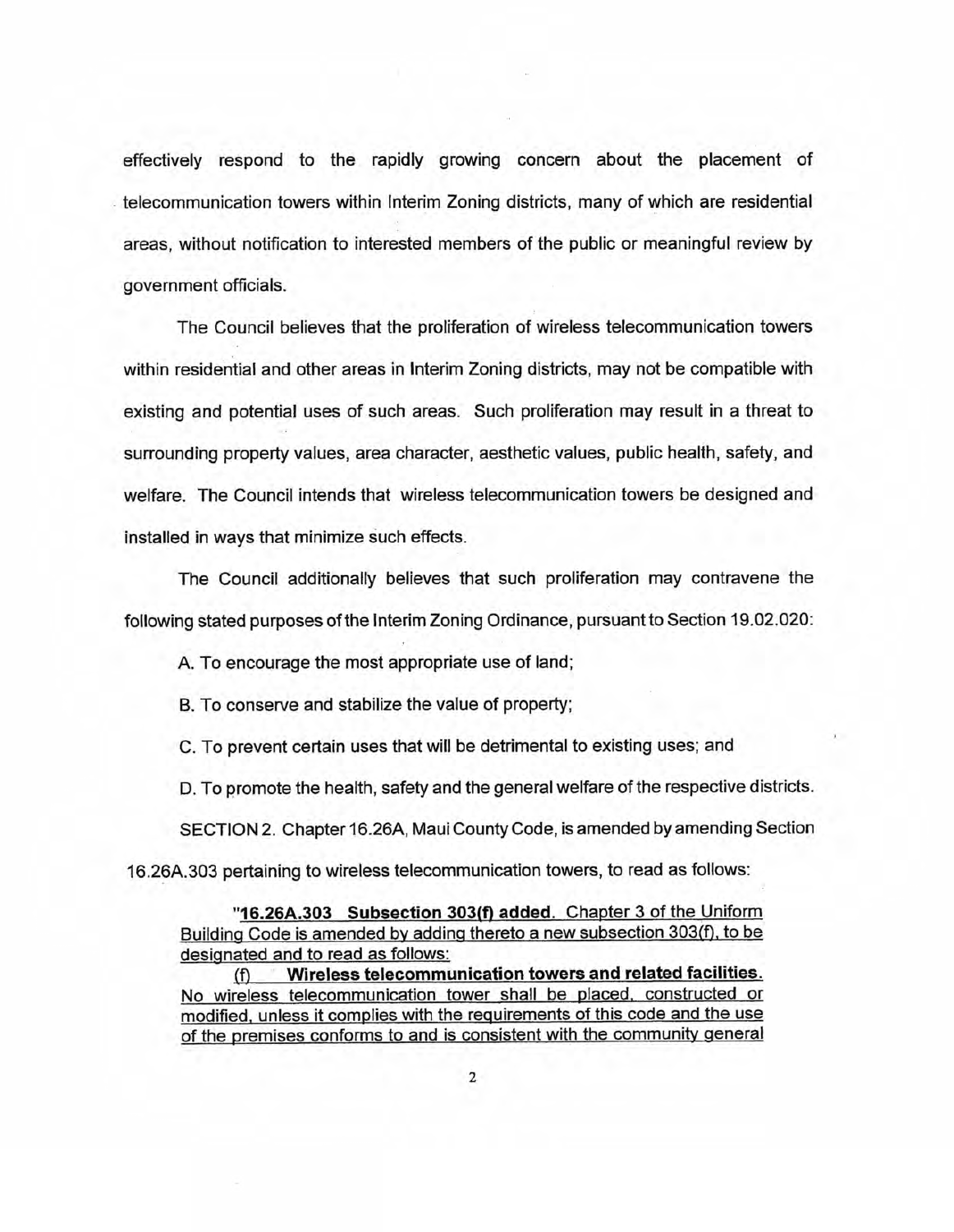plan. community plans. land use ordinances. and other laws relating to the use of land. For purposes of this code, a "telecommunication tower" means a self-supporting lattice. guyed. or monopole strucfure which is designed or intended to support wireless telecommunication antenna and related facilities. including wireless antenna towers constructed for the location of transmission or related equipment to be used in the provision of commercial mobile radio services.

16.26A.303(o) Subsection 303(9) added. Chapter 3 of the Uniform Building Code is amended by adding thereto a new subsection 303(g), to be desiqnated and to read as follows:

(g) Moratorium on the issuance of building permits for wireless telecommunication towers. in the interim zoning district.

1. Except as specifically provided for in this section. the issuance of building permits for wireless telecommunication towers is hereby prohibited in the interim zoning district, as defined by chapter 19.02. Meui County Code. for a six-month moratorium period.

2. Applications for building permits and site plan apgrovals to construct or place wireless telecommunication towers within the interim district. shall provide information required under section 19.500.050(B) (building permits) and section 19.510.010(D) (content of application) of the Maui County Code.

3. Applications for telecommunication site plan approvals for the placement of wireless telecommunication towers within the interim district shall be processed in the same manner and under the same criteria that a special use permit is processed under other zoning districts as provided under sections 19.510.010, 19.510.020. and 19.510.070 of the Maui County Code.

4. In order to comply with the requirements of section 47 U.S.C. §332(c)(7) of the Telecommunications Act of 1996:

a. There shall be no unreasonable discrimination among providers of functionally equivalent services.

b. Applications for building permits and site plan approvals for a wireless telecommunication tower shall be acted upon within a reasonable period of time after said applications are duly filed.<br>
c. No building permit or application for a wireless

 $c_{\cdot}$ telecommunications site plan approval shall be denied on the basis of the environmental effects of radio frequency emissions to the extent that such facilities comply with the Federal communication commission's regulations concerninq such emissions.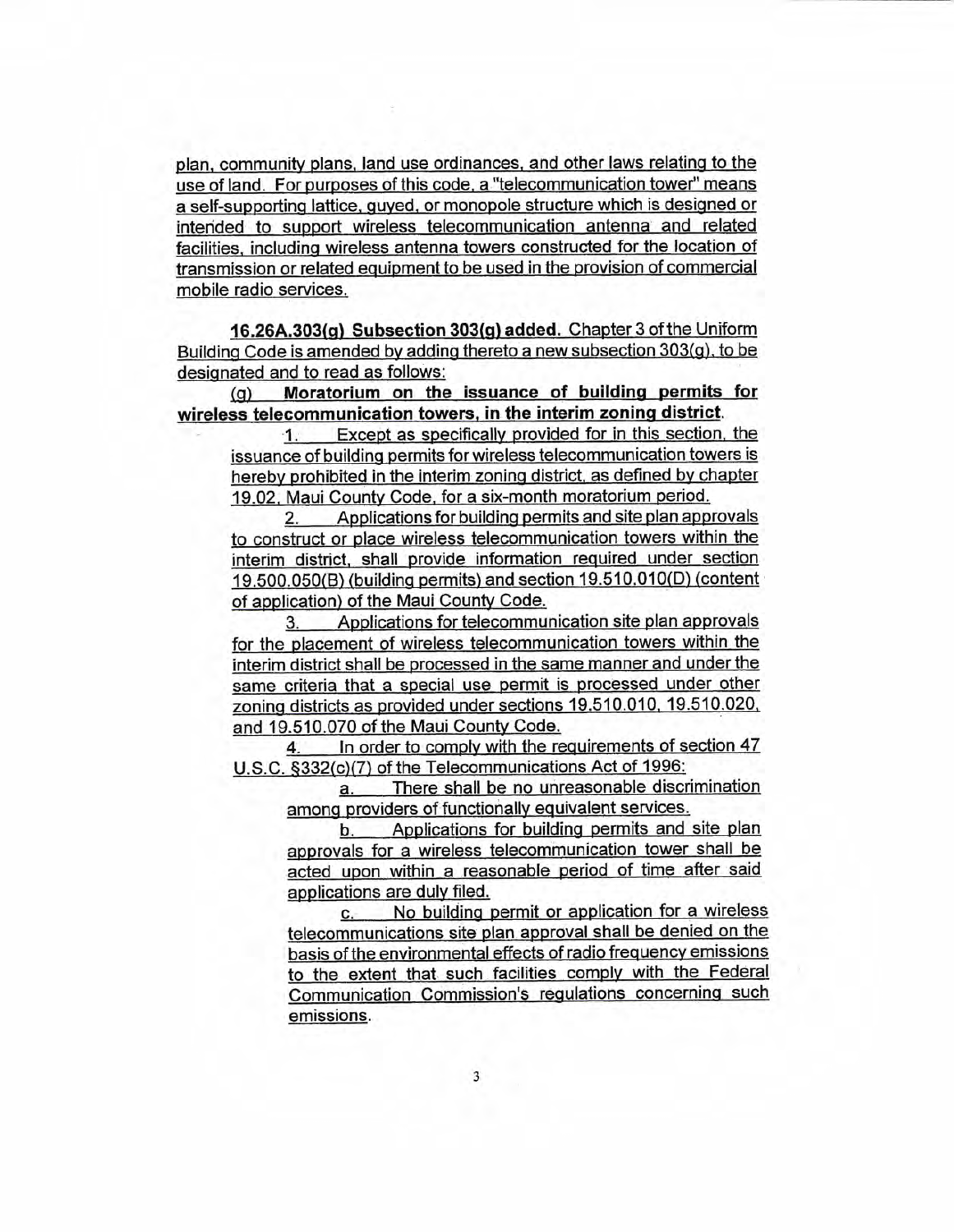d. Any decision to approve or deny a request to place. construct or modify a wireless telecommunications tower shall be in writing and supported by evidence contained in a wriften record.

5. This moratorium shall not apply to the maintenance or repair of any existing telecommunication tower. and the repair. maintenance and replacement of antenna or related telecommunication facilities."

SECTION 3. New material is underscored. In printing this bill, the County Clerk need not include the underscoring.

SECTION 4. lf any clause or part of this ordinance shall be held invalid by any court

of competent jurisdiction, the remainder of this ordinance shall not be affected thereby, but

shall remain in full force and effect.

SECTION 5. This ordinance shall take effect upon its approval, shall be effective for

six months from its effective date, and shall expire at that time unless further extended.

APPROVED AS TO FORM AND LEGALITY:

JAMES B. TAKAYESU Corporation Counsel County of Maui S:\CLERICAL\LJN\ORD\tower.wpd